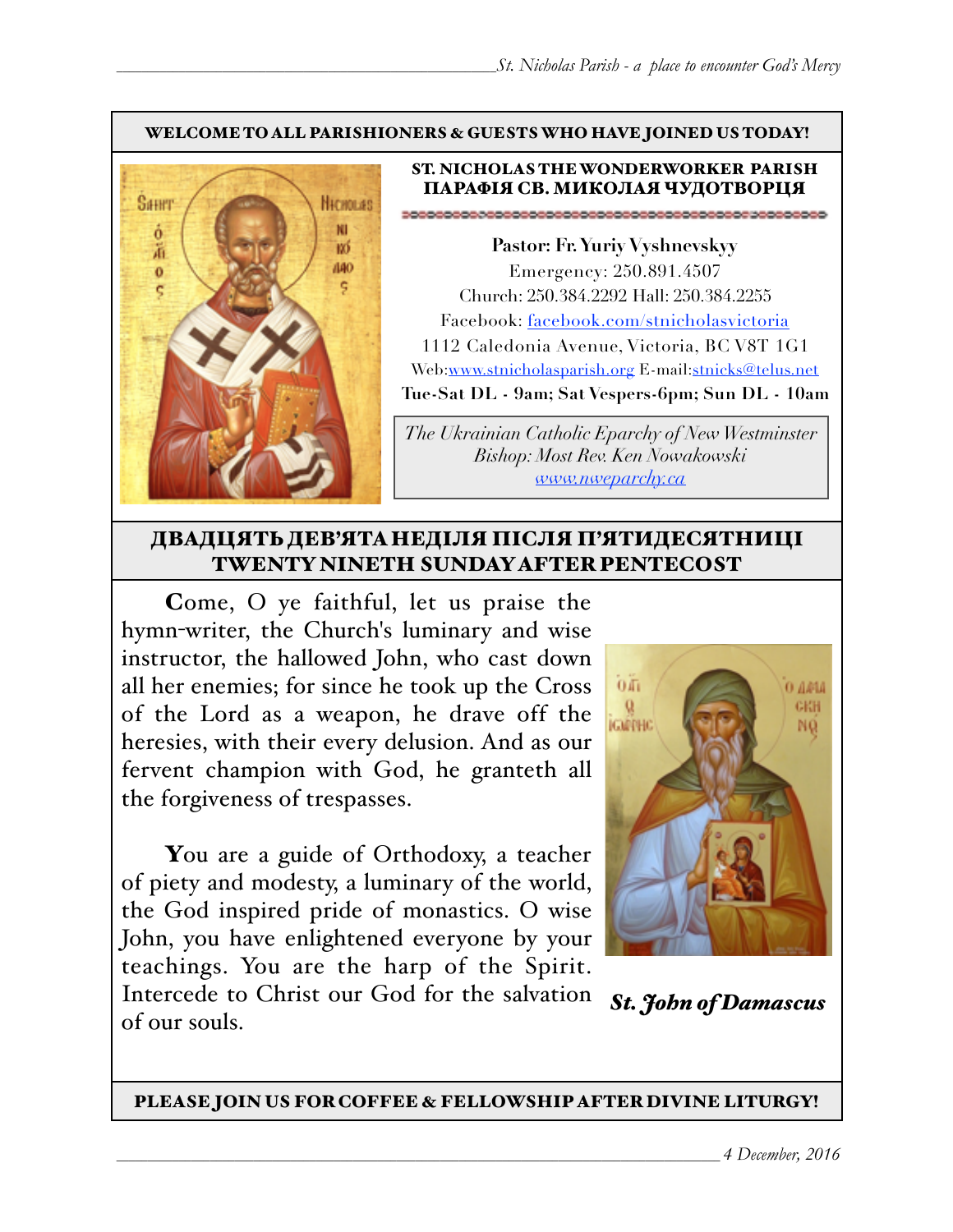| <b>SUNDAY HYMNS</b>                                                                                                                                                                                                                                                                                                                                                                                                                                                                               |                                                                                                                                                                                              |                                                                       |                                                             |                   |           |
|---------------------------------------------------------------------------------------------------------------------------------------------------------------------------------------------------------------------------------------------------------------------------------------------------------------------------------------------------------------------------------------------------------------------------------------------------------------------------------------------------|----------------------------------------------------------------------------------------------------------------------------------------------------------------------------------------------|-----------------------------------------------------------------------|-------------------------------------------------------------|-------------------|-----------|
| <b>OPENING HYMN</b>                                                                                                                                                                                                                                                                                                                                                                                                                                                                               |                                                                                                                                                                                              |                                                                       | Хто Там По Дорозі / Who Goes There pg. 106-108              |                   |           |
| <b>COMMUNION HYMN</b>                                                                                                                                                                                                                                                                                                                                                                                                                                                                             |                                                                                                                                                                                              | Пливи Світами / Let All Creation Sing Out In Glory pg. 256-257        |                                                             |                   |           |
| <b>CLOSING HYMN</b>                                                                                                                                                                                                                                                                                                                                                                                                                                                                               |                                                                                                                                                                                              | Як Славен Наш/How Glorious is Our God in Sion (Anthology pg. 962-963) |                                                             |                   |           |
| Please join us today in singing our Sunday hymns!                                                                                                                                                                                                                                                                                                                                                                                                                                                 |                                                                                                                                                                                              |                                                                       |                                                             |                   |           |
| <b>SUNDAY &amp; DAILY SCHEDULE</b>                                                                                                                                                                                                                                                                                                                                                                                                                                                                |                                                                                                                                                                                              |                                                                       |                                                             |                   |           |
| SUNDAY, December 4                                                                                                                                                                                                                                                                                                                                                                                                                                                                                |                                                                                                                                                                                              | Divine Liturgy - for the Parishioners of St Nicholas Parish           |                                                             |                   | 10:00 AM  |
| MONDAY, December 5                                                                                                                                                                                                                                                                                                                                                                                                                                                                                |                                                                                                                                                                                              | <b>NO SERVICES</b>                                                    |                                                             |                   | ********* |
| TUESDAY, December 6                                                                                                                                                                                                                                                                                                                                                                                                                                                                               |                                                                                                                                                                                              | <b>NO SERVICES</b>                                                    |                                                             |                   | ********* |
| WEDNESDAY, December 7                                                                                                                                                                                                                                                                                                                                                                                                                                                                             |                                                                                                                                                                                              |                                                                       | <b>NO SERVICES</b>                                          |                   | ********* |
| THURSDAY, December 8                                                                                                                                                                                                                                                                                                                                                                                                                                                                              |                                                                                                                                                                                              |                                                                       | <b>NO SERVICES</b>                                          |                   | ********* |
| FRIDAY, December 9                                                                                                                                                                                                                                                                                                                                                                                                                                                                                |                                                                                                                                                                                              |                                                                       | <b>NO SERVICES</b>                                          |                   | ********* |
| SATURDAY, December 10                                                                                                                                                                                                                                                                                                                                                                                                                                                                             | <b>NO SERVICES</b>                                                                                                                                                                           |                                                                       |                                                             |                   | ********* |
| SUNDAY, December 11                                                                                                                                                                                                                                                                                                                                                                                                                                                                               |                                                                                                                                                                                              |                                                                       | Divine Liturgy - for the Parishioners of St Nicholas Parish |                   | 10:00 AM  |
| Please Note: to request a Divine Liturgy for a special intention, please see Fr. Yuriy to arrange for it!                                                                                                                                                                                                                                                                                                                                                                                         |                                                                                                                                                                                              |                                                                       |                                                             |                   |           |
| <b>SUNDAY EPISTLE READERS</b>                                                                                                                                                                                                                                                                                                                                                                                                                                                                     |                                                                                                                                                                                              |                                                                       |                                                             |                   |           |
| <b>DATE</b>                                                                                                                                                                                                                                                                                                                                                                                                                                                                                       | <b>READING</b>                                                                                                                                                                               | <b>UKRAINIAN</b><br><b>ENGLISH</b>                                    |                                                             |                   |           |
| SUNDAY, December 4                                                                                                                                                                                                                                                                                                                                                                                                                                                                                | Col. 3: 4-11                                                                                                                                                                                 | Natalia Bryndak                                                       |                                                             | William Vanderven |           |
| SUNDAY, December 11                                                                                                                                                                                                                                                                                                                                                                                                                                                                               | Heb. 11:9-10,17-23                                                                                                                                                                           | Motria Koropecky                                                      |                                                             | Robert Herchak    |           |
| SUNDAY, December 18                                                                                                                                                                                                                                                                                                                                                                                                                                                                               | Heb. 11:9-10,17-23                                                                                                                                                                           | Motria Koropecky                                                      |                                                             | Robert Herchak    |           |
| SUNDAY, December 25                                                                                                                                                                                                                                                                                                                                                                                                                                                                               | Gal. 4: 4-7                                                                                                                                                                                  | Yuliya Pelekhata                                                      |                                                             | Carol Chapman     |           |
| Thank you, Epistle readers, for your service in proclaiming God's Word!                                                                                                                                                                                                                                                                                                                                                                                                                           |                                                                                                                                                                                              |                                                                       |                                                             |                   |           |
| <b>PARISH COUNCIL EXECUTIVE</b>                                                                                                                                                                                                                                                                                                                                                                                                                                                                   |                                                                                                                                                                                              |                                                                       | <b>PASTORAL MINISTRY &amp; HOLY MYSTERIES</b>               |                   |           |
| CHAIRPERSONAlec Rossa - 250.472.3374<br>VICE-CHAIRPERSONDarlene DeMerchant - 250.727.3837<br>SECRETARYCindy Lazaruk - 778.677.9072<br>TREASURERWilliam Vanderven - 250.478.1458<br>FINANCIAL SECRETARYDavid Newberry - 250.598.8197<br>FUNDRAISING/HALL RENTALRobert Herchak - 250.386.7872<br>MAINTENANCEMurray Chapman - 250.658.4769<br>LITURGICAL COMMITTEEMotria Koropecky - 250.658.3051<br>MEMBER AT LARGECaroline Smudy - 778.440.9419<br>VIBRANT PARISHDarlene DeMerchant - 250.727.3837 | BAPTISMSby appointment<br>MARRIAGESsix months notice should<br>be given to the parish priest, and he should be<br>contacted before any other arrangements are made<br>FUNERALSby appointment |                                                                       |                                                             |                   |           |
| <b>Bequests &amp; Wills:</b> Leaving a bequeath is a process of giving a donation through your will. It is<br>$\epsilon$ of distribution from your estate to a charitable crossization through your last will and testament. It                                                                                                                                                                                                                                                                   |                                                                                                                                                                                              |                                                                       |                                                             |                   |           |

simply a distribution from your estate to a charitable organization through your last will and testament. It can be as small or as large a donation as you wish. It is important that you talk to your lawyer about the process. In your kindness please remember St Nicholas the Wonderworker Ukrainian Catholic Church in your bequeath and will. If anyone wishes to make such a bequeath in their will, the following clause may be included or added to a will: "I give, devise, and bequeath to St Nicholas the Wonderworker Ukrainian Catholic Parish - 1112 Caledonia Avenue, Victoria BC, V8T 1G1, the sum of \$  $\qquad \qquad$  (or  $\qquad \qquad$  % of my estate), to be used for the benefit of the parish and it's pastoral activities."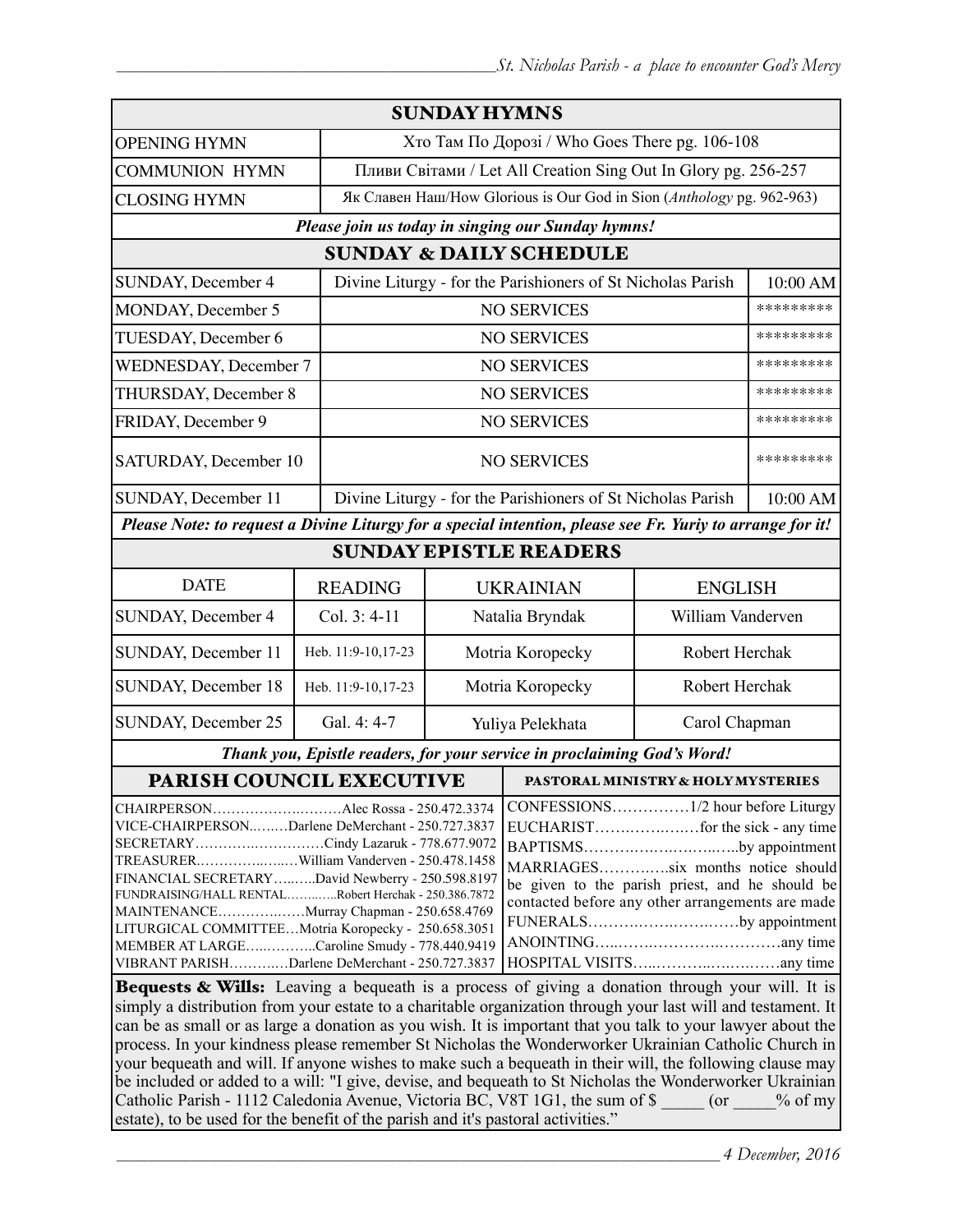### **Vibrant Parish Prayer**

**O** God, Creator of Heaven and Earth! Because of your indescribable love for us, you sent your Only-Begotten Son, Our Lord and Saviour, Jesus Christ - The Way, The Truth, and The Life and our Salvation. In His name, we turn to You. Strengthen our hearts and minds in Christian love and in unity of purpose as we strive to build a Vibrant Parish. Give us the grace to model our lives according to the Word of God. Instill in us the desire to pray and to celebrate the Holy Mysteries as one Christian Family in our Parish Community. Inspire us to follow Your great command to be a servant to the less fortunate among us! Grant this, O Lord, through the mercies and love for mankind of Your Only-Begotten Son with whom You are blessed, together with Your All-Holy, Good and Life-Giving Spirit, now and forever and ever. Amen!



## **The Vibrant Parish**

**A Place To Encounter The Living Christ** Through the word, the Holy Mysteries & Prayer, Serving One's Neighbor, Leadership Fostering & Serving Unity and Missionary Spirit (His Beatitude Sviatoslav)



#### **Молитва Живої Парафії**

**Г**осподи Ісусе Христе, Пастирю Добрий, як колись Ти пригорнув заблуканих овечок, щоб вони пізнали Твій голос і були Твоїм стадом, так і сьогодні глянь ласкаво з небесних висот на нашу парафію та зішли на неї Твого Святого Духа, щоб вона була місцем пізнання радості Доброї Новини. Скріплюй нас Твоєю присутністю та єднай нас кожночасно в молитві. Даруй нам духа служіння ближньому, щоб у нашій парафії кожний міг зустріти Тебе, милостивого Бога. Благослови наш духовний провід Твоєю мудрістю і дай, щоб ніхто з нас не шкодував ні часу, ні талантів, ні матеріальних дібр для розбудови Твого царства. Єднай нас у мирі та злагоді, щоб ми були Твоєю спільнотою любові. Всели в нас місійного духа, щоб ми стали тим світилом євангельського слова, молитви і добрих діл, що кличе кожного до участі в Божественному житті, щоб славилося, Спасе, Твоє Ім'я з безначальним Твоїм Отцем та пресвятим, благим і животворящим Твоїм Духом нині, і повсякчас, і на віки віків. Амінь.

# DIVINE LITURGY PROPERS

*The Divine Liturgy - An Anthology for Worship: Liturgy - pg. 388-461; propers - pg. 341* 

**Troparion, Tone 4:** When the disciples of the Lord learned from the angel\* the glorious news of the resurrection\* and cast off the ancestral condemnation,\* they proudly told the apostles:\* "Death has been plundered!\* Christ our God is risen,\* granting to the world great mercy."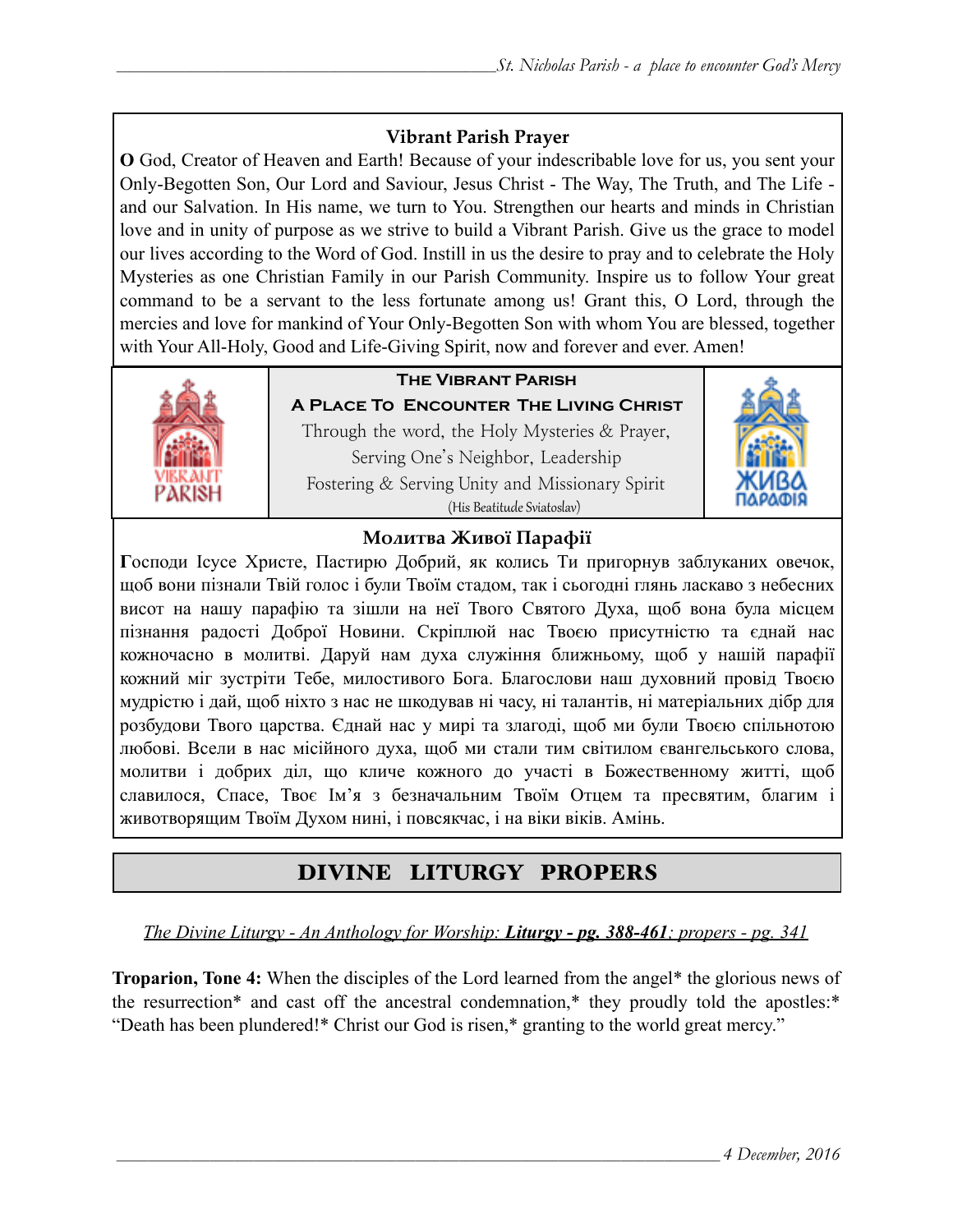**Glory: Kontakion, Tone 4:** My Saviour and Deliverer from the grave\* as God raised out of bondage the children of the earth\* and shattered the gates of Hades;\* and as Master, He rose on the third day.

**Now: Theotokion, Tone 4:** By your birth, O immaculate one,\* Joachim and Anna were freed from the reproach of childlessness,\* and Adam and Eve\* from the corruption of death.\* And your people, redeemed from the guilt of their sins,\* celebrate as they cry out to you:\* "The barren one gives birth to the Mother of God\* and nourisher of our life."

**Prokeimenon, Tone 4:** How great are Your works, O Lord\* You have made all things in wisdom. *Verse:* Bless the Lord, O my soul: O Lord my God, You are exceedingly great.

**Epistle - Col. 3:4-11 - A Reading from the Letter of Saint Apostle Paul to Colossians:** Brothers and Sisters, When Christ your life appears, then you too will appear with him in glory. Put to death, then, the parts of you that are earthly: immorality, impurity, passion, evil desire, and the greed that is idolatry. Because of these the wrath of God is coming (upon the disobedient). By these you too once conducted yourselves, when you lived in that way. But now you must put them all away: anger, fury, malice, slander, and obscene language out of your mouths. Stop lying to one another, since you have taken off the old self with its practices and have put on the new self, which is being renewed, for knowledge, in the image of its creator. Here there is not Greek and Jew, circumcision and uncircumcision, barbarian, Scythian, slave, free; but Christ is all and in all.

**Alleluia, Tone 4:** *Verse:* Poise yourself and advance in triumph and reign in the cause of truth, and meekness, and justice. *Verse:* You have loved justice and hated iniquity.

**Gospel - Luke 17:12-19 -** As *Jesus* was entering a village, ten lepers met (him). They stood at a distance from him and raised their voice, saying, "Jesus, Master! Have pity on us!" And when he saw them, he said, "Go show yourselves to the priests." As they were going they were cleansed. And one of them, realizing he had been healed, returned, glorifying God in a loud voice; and he fell at the feet of Jesus and thanked him. He was a Samaritan. Jesus said in reply, "Ten were cleansed, were they not? Where are the other nine? Has none but this foreigner returned to give thanks to God?" Then he said to him, "Stand up and go; your faith has saved you."

**Communion Hymn:** Praise the Lord from the heavens;\* praise Him in the highest.\* Alleluia, alleluia,\* alleluia!

 $\Leftrightarrow$   $\Leftrightarrow$   $\Leftrightarrow$ 

**Тропар, глас 4:** Світлу про воскресіння розповідь від ангела почувши\* і від прадідного засуду звільнившись,\* Господні учениці, радіючи, казали апостолам:\* Здолано смерть, воскрес Христос Бог,\* що дає світові велику милість.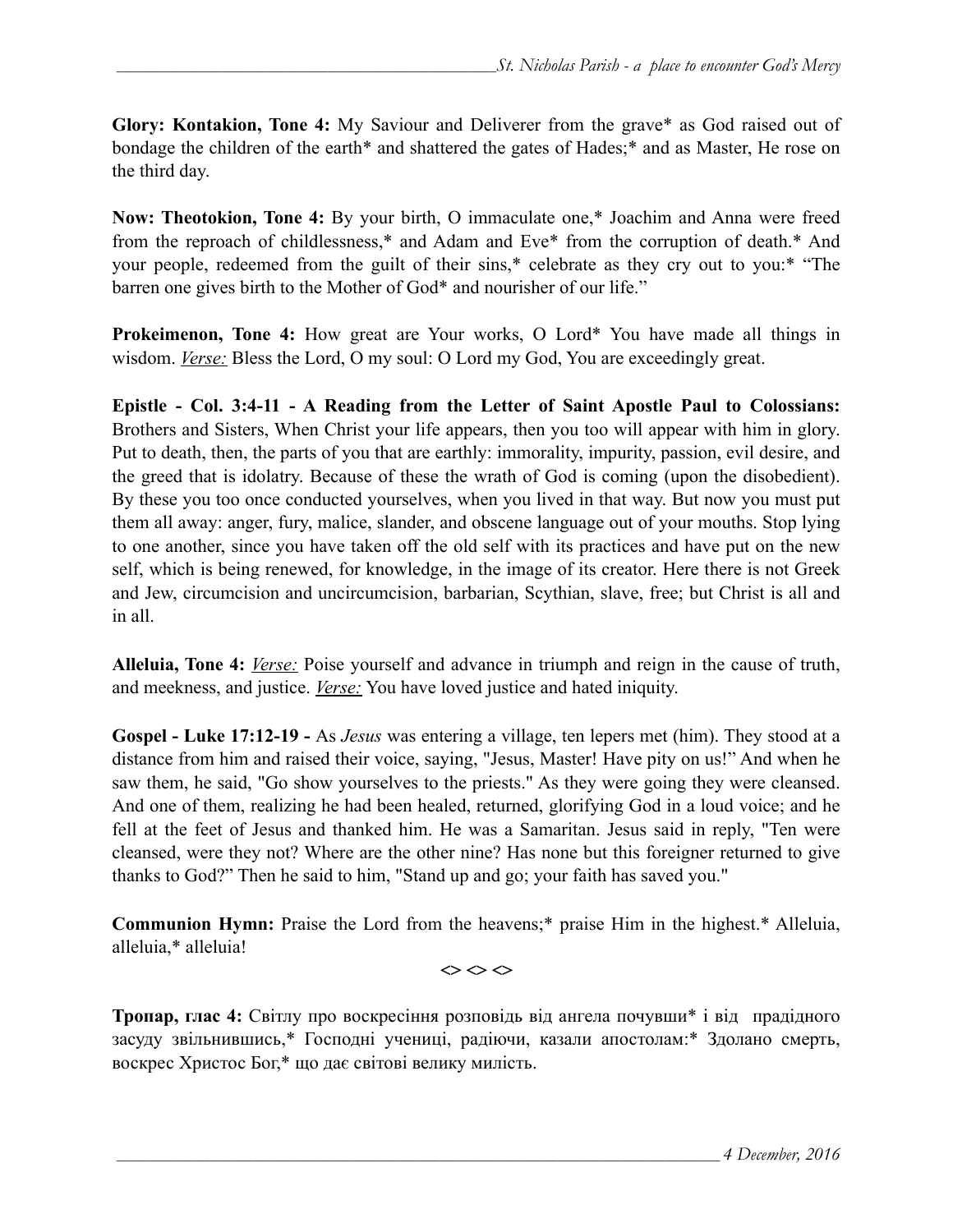**Слава: Кондак, глас 4:** Спас і мій визволитель,\* як Бог, із гробу воскресив землян від узів\* і розбив брами адові\* та воскрес на третій день, як Владика.

**І нині: Богородичний, глас 4:** Йоаким і Анна народженням Твоїм, Пречиста, з неслави бездітности,\* Адам же і Єва від тління смерти, визволилися.\* Звільнений від вини за гріхи, Твій народ святкує, взиваючи: Неплідна народжує Богородицю і кормительку Життя нашого.

**Прокімен, глас 4:** Які величні діла Твої, Господи! Все премудрістю сотворив Ти. *Стих:* Благослови, душе моя, Господа! Господи, Боже мій, Ти вельми великий.

**Апостол - Кол. 3:4-11 - До Колосян Послання Святого Апостола Павла Читання:**  Браття і сестри, коли з'явиться Христос, наше життя, тоді з'явитеся з Ним у славі і ви. Отож, умертвіть ваші земні члени: розпусту, нечисть, пристрасть, лиху пожадливість та зажерливість, що вона ідолослуження, бо гнів Божий приходить за них на неслухняних. І ви поміж ними ходили колись, як жили поміж ними. Тепер же відкиньте і ви все оте: гнів, лютість, злобу, богозневагу, безсоромні слова з ваших уст. Не кажіть неправди один на одного, якщо скинули з себе людину стародавню з її вчинками, та зодягнулися в нову, що відновлюється для пізнання за образом Створителя її, де нема ані геллена, ані юдея, обрізання та необрізання, варвара, скита, раба, вільного, але все та в усьому Христос!

**Алилуя, глас 4:** *Стих:* Натягни лук і наступай, і пануй істини ради, лагідности і справедливости. *Стих:* Ти полюбив правду і зненавидів беззаконня.

**Євангеліє - Лука 17:12-19 -** І, коли *Ісус* входив до одного села, перестріли Його десять мужів, слабих на проказу, що стали здалека. І голос піднесли вони та й казали: Ісусе, Наставнику, змилуйсь над нами! І, побачивши їх, Він промовив до них: Підіть і покажіться священикам! І сталось, коли вони йшли, то очистились… Один же з них, як побачив, що видужав, то вернувся, і почав гучним голосом славити Бога. І припав він обличчям до ніг Його, складаючи дяку Йому. А то самарянин був… Ісус же промовив у відповідь: Чи не десять очистилось, а дев'ять же де? Чому не вернулись вони хвалу Богові віддати, крім цього чужинця? І сказав Він йому: Підведися й іди: твоя віра спасла тебе!

**Причасний:** Хваліте Господа з небес, хваліте Його на висотах. Алилуя, алилуя, алилуя!

## ANNOUNCEMENTS

✦**ST. NICHOLAS PARISH PRAZNYK** will be celebrated NEXT SUNDAY, December 11. The 10:00 am celebratory Divine Liturgy will be followed by a Praznyk Lunch in our parish hall. We cordially invite all of our parishioners and friends of the parish to share in this annual celebration. A potluck lunch is planned with a special visit with St. Nicholas.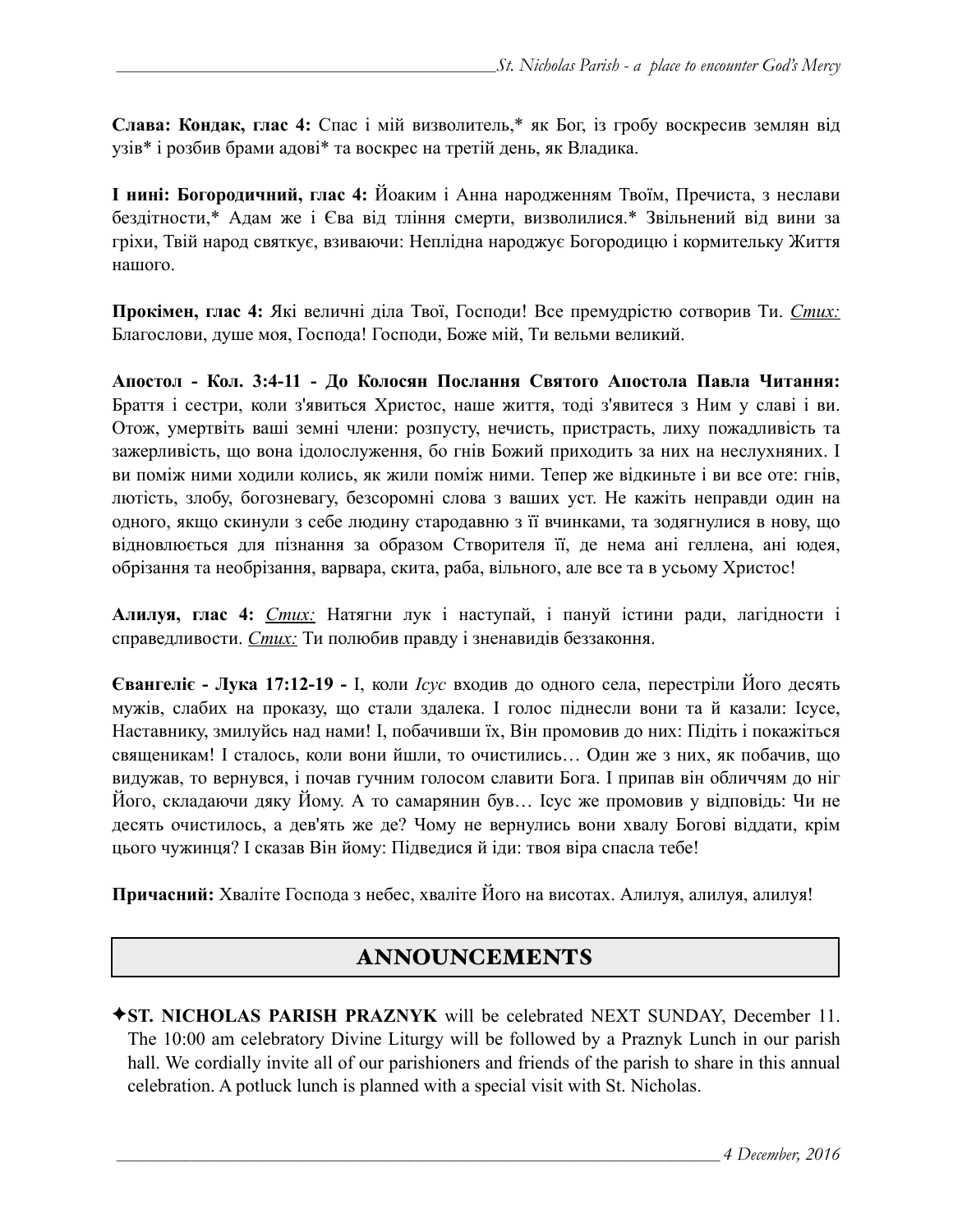- ✦ **THANK YOU** to all those who came yesterday and helped with selling, serving, cleaning etc. during our Annual Christmas Food Fair bake sale. May God bless you all for your stewardship.
- ✦**PARISH CALENDAR OF BIRTHDAYS & ANNIVERSARIES:** If you would like to be included in our Parish Calendar of Birthday and Anniversary celebrations, please put date in our calendar located at the church vestibule. Each week, we will list the names in our parish bulletin so we can celebrate these happy occasions together!
- ✦**HAPPY BIRTHDAY** to all those who celebrated their birthdays this past week. May the Lord Our God continue to bless you abundantly and the Holy Mother of God protects you at all times. Многая Літа!
- ✦**TRAVELING ICON:** Anyone interested in gracing their home with Christ The Teacher Icon can call Darlene DeMerchant at 250.727.3837
- ✦**JOIN OUR CHOIR:** Do you enjoy singing? Please consider joining our St Nicholas Parish Choir and remember that we ALWAYS looking for new members! Contact Motria Koropecky for details at 250.658.3051
- ✦**CATECHISM ANNOUNCEMENT:** "*And they were bringing to Him also the infants, in order that He may be touching them; but after the disciples saw it, they rebuked them. But Jesus called them to Himself and said, Let alone the little children to come to Me, and cease hindering them; for of such is the kingdom of God*." We are happy to welcome all children to our St. Nicholas The Wonderworker catechism program. Weekly classes are scheduled Sunday morning during Divine Liturgy. We want your children to learn more about their Catholic faith, sacred scripture, feast days, and religious practices and customs of the Ukrainian Catholic church. If you have any questions, please do not hesitate to contact Marian Chalifoux at 250.507.1005
- ✦**PRAYER REQUEST:** Please keep in your prayers members of our parish, our family and friends who are ailing, are in hospitals, nursing homes and those who are not able to join actively in their community.
- ✦**THRIFTY'S PRE-PAID FOOD CARDS** We all have to buy groceries. Why not have 6% of it returned back to the church at no extra charge! Cards are available in \$100, \$200, and \$500 denominations. Talk to Alec after today's liturgy to pre- order your cards. We need to sell A LOT of them! We encourage you to consider purchasing them for yourselves as gifts too.
- ✦**SUNDAY COFFEE VOLUNTEERS** act as hosts and serve light refreshments following the Sunday morning Divine Liturgy, providing an opportunity for the faithful to socialize with friends and visitors following their shared worship experience. We thank all of our parishioners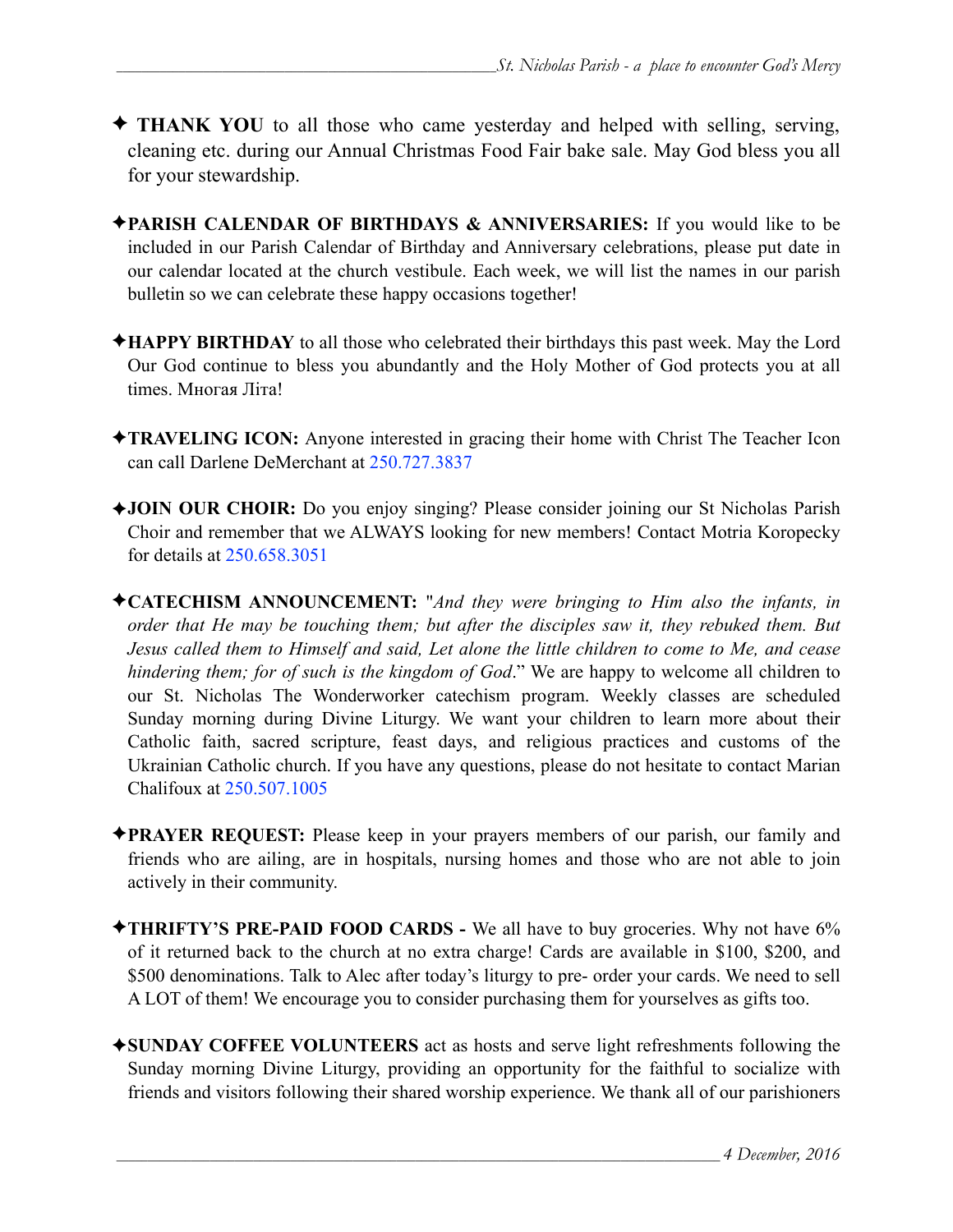who kind volunteer to serve refreshments. Whether you are new to the Parish, or are a longtime members, please join us for coffee.

◆**BE A STEWARD:** Have you ever wondered what more can you do to help our parish? Here are some suggestions: **Steward** of property security; **Steward** of grounds cleaning; **Steward** of cleaning church; **Steward** of church linen; **Steward** of outreach; **Steward** of caring; **Steward** of prayer; **Steward** of service. Quite often, our homebound or senior members, once active in their younger years, want to find purpose in their senior years. It's not only about doing but about "BEING" present to others. Contact Fr. Yuriy **OR** Darlene DeMerchant for more information. You will be amazed how "BEING" can make a difference.



# ST. JOHN OF DAMASCUS

 Saint John of Damascus was born about the year 680 at Damascus, Syria into a Christian family. His father, Sergius Mansur, was a treasurer at the court of the Caliph. John had also a foster brother, the orphaned child Cosmas (October 14), whom Sergius had taken into his own home. When the children were growing up, Sergius saw that they received a good education. At the Damascus slave market he ransomed the learned monk Cosmas of Calabria from captivity and entrusted to him the teaching of his children. The boys displayed uncommon ability and readily mastered their courses of the secular and spiritual sciences. After the death of his father, John occupied ministerial posts at court and became the city prefect.

### *[Icon "Of the Three Hands"]*

 In Constantinople at that time, the heresy of Iconoclasm *(against icons)* had arisen and quickly spread, supported by the emperor Leo III the Isaurian (717-741). Rising up in defense of the Orthodox veneration of icons [Iconodoulia], St John wrote three treatises entitled, "Against Those who Revile the Holy Icons." The wise and God-inspired writings of St John enraged the emperor. But since the author was not a Byzantine subject, the emperor was unable to lock him up in prison, or to execute him. The emperor then resorted to slander. A forged letter to the emperor was produced, supposedly from John, in which the Damascus official was supposed to have offered his help to Leo in conquering the Syrian capital. This letter and another hypocritically flattering note were sent to the Saracen Caliph by Leo the Isaurian. The Caliph immediately ordered that St John be removed from his post, that his right hand be cut off, and that he be led through the city in chains.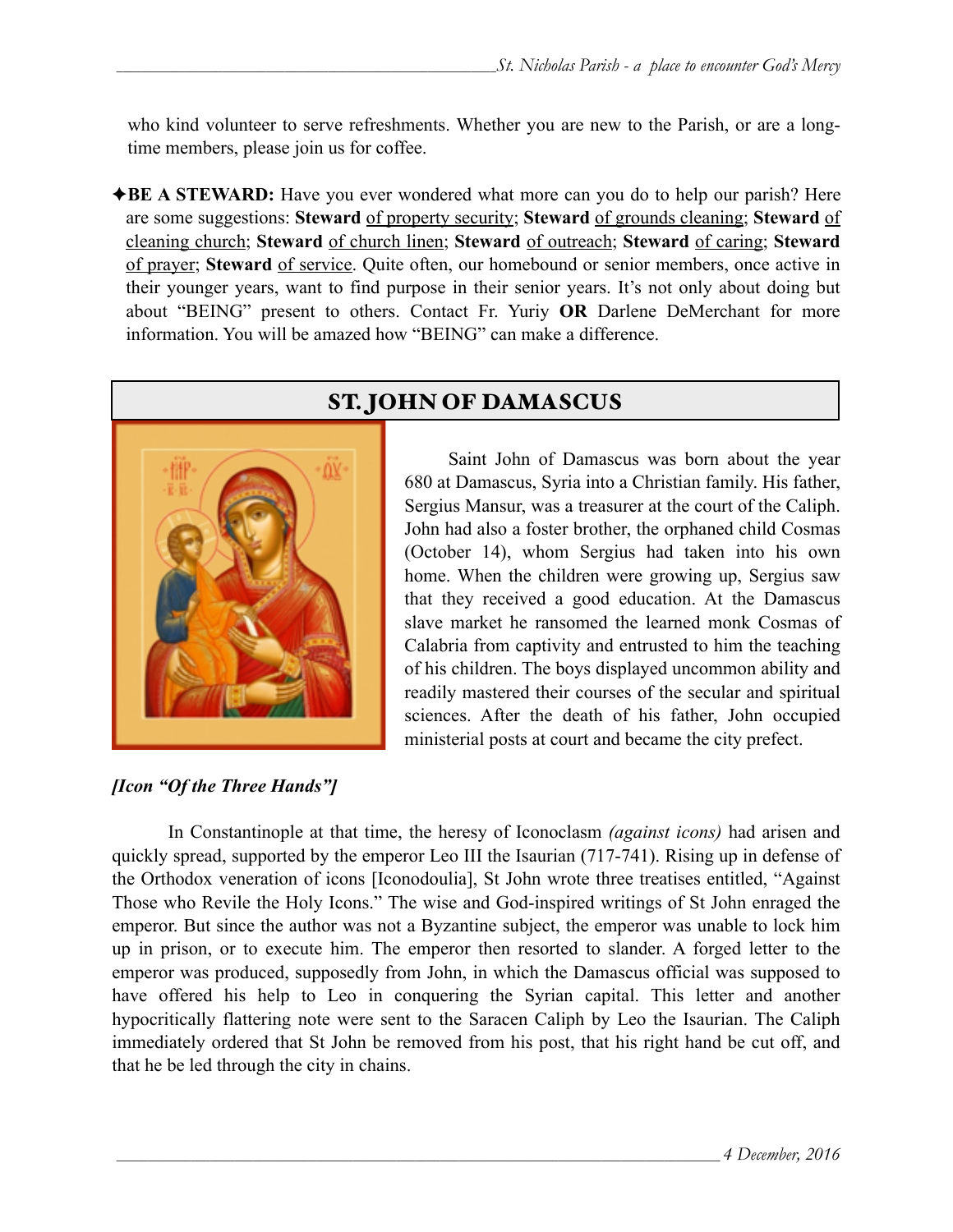That same evening, they returned the severed hand to St John. The saint pressed it to his wrist and prayed to the Most Holy Theotokos to heal him so that he could defend the Orthodox Faith and write once again in praise of the Most Pure Virgin and Her Son. After a time, he fell asleep before the icon of the Mother of God. He heard Her voice telling him that he had been healed, and commanding him to toil unceasingly with his restored hand. Upon awakening, he found that his hand had been attached to his arm once more. Only a small red mark around his wrist remained as a sign of the miracle. Later, in thanksgiving for being healed, St John had a silver model of his hand attached to the icon, which became known as "Of the Three Hands." Some unlearned painters have given the Mother of God three hands instead of depicting the silver model of St John's hand.

 When he learned of the miracle, which demonstrated John's innocence, the Caliph asked his forgiveness and wanted to restore him to his former office, but the saint refused. He gave away his riches to the poor, and went to Jerusalem with his stepbrother and fellow-student, Cosmas. There he entered the monastery of St Sava the Sanctified as a simple novice. It was not easy for him to find a spiritual guide, because all the monks were daunted by his great learning and by his former rank. Only one very experienced Elder, who had the skill to foster the spirit of obedience and humility in a student, would consent to do this. The Elder forbade John to do anything at all according to his own will. He also instructed him to offer to God all his labors and supplications as a perfect sacrifice, and to shed tears which would wash away the sins of his former life.

Once, he sent the novice to Damascus to sell baskets made at the monastery, and commanded him to sell them at a certain inflated price, far above their actual value. He undertook the long journey under the searing sun, dressed in rags. No one in the city recognized the former official of Damascus, for his appearance had been changed by prolonged fasting and ascetic labors. However, St John was recognized by his former house steward, who bought all the baskets at the asking price, showing compassion on him for his apparent poverty.

One of the monks happened to die, and his brother begged St John to compose something consoling for the burial service. St John refused for a long time, but out of pity he yielded to the petition of the grief-stricken monk, and wrote his renowned funeral troparia ("What earthly delight," "All human vanity," and others). For this disobedience the Elder banished him from his cell. John fell at his feet and asked to be forgiven, but the Elder remained unyielding. All the monks began to plead for him to allow John to return, but he refused. Then one of the monks asked the Elder to impose a penance on John, and to forgive him if he fulfilled it. The Elder said, "If John wishes to be forgiven, let him wash out all the chamber pots in the lavra, and clean the monastery latrines with his bare hands."

 John rejoiced and eagerly ran to accomplish his shameful task. After a certain while, the Elder was commanded in a vision by the All-Pure and Most Holy Theotokos to allow St John to write again. When the Patriarch of Jerusalem heard of St John, he ordained him priest and made him a preacher at his cathedral. But St John soon returned to the Lavra of St Sava, where he